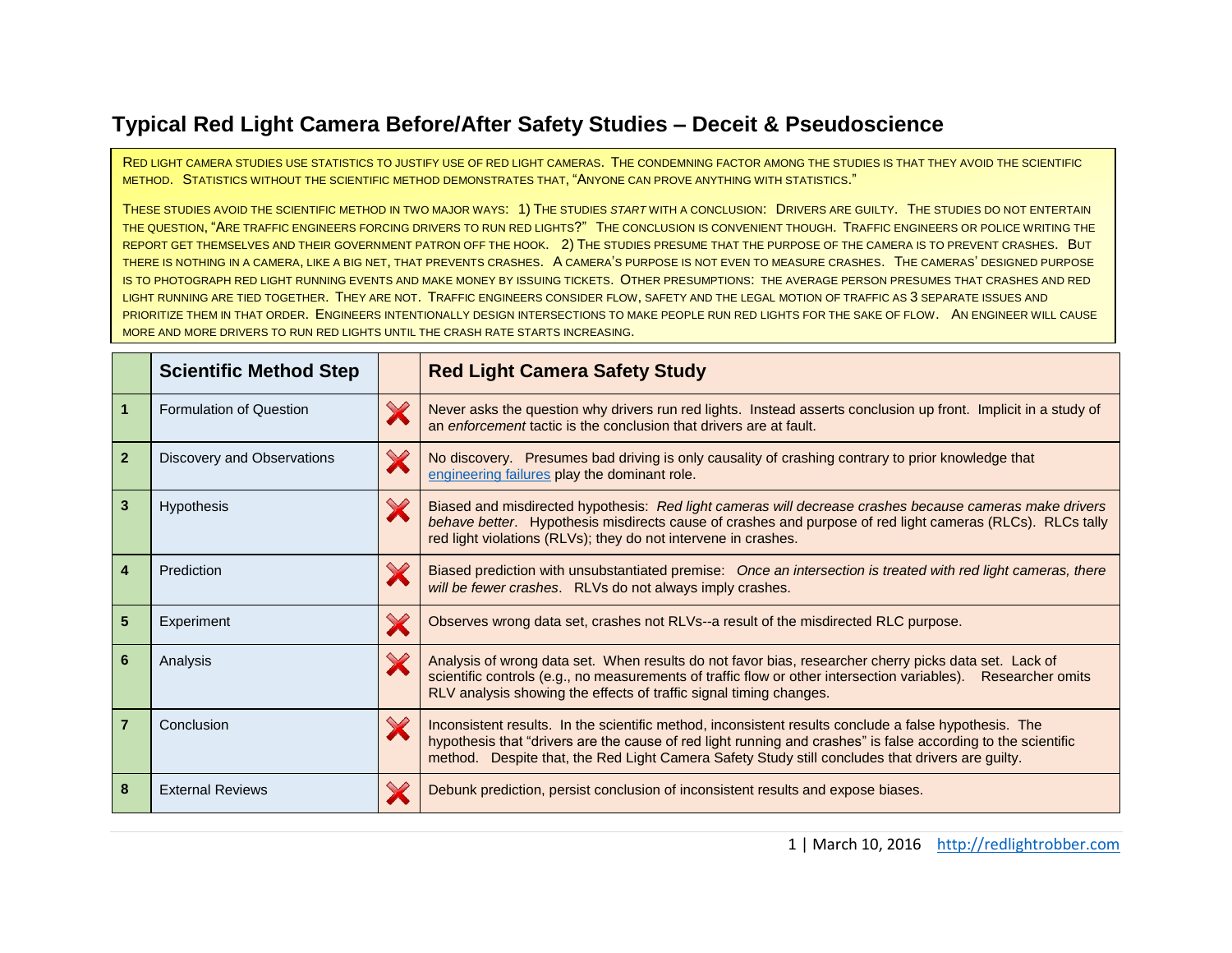## **Details**

| # | <b>Step in Scientific</b><br><b>Method</b> | <b>Proper</b>                   | <b>Improper - The Before/After Study</b>                                                                                                                                                                                                                                                                                                                                                                                  |
|---|--------------------------------------------|---------------------------------|---------------------------------------------------------------------------------------------------------------------------------------------------------------------------------------------------------------------------------------------------------------------------------------------------------------------------------------------------------------------------------------------------------------------------|
| 1 | Formulation of a<br>Question               | "Why do people run red lights?" | The red light camera safety study never asks a question.<br>Instead it immediately asserts the conclusion, "Drivers are<br>guilty." The conclusion makes a presumption of guilt which is<br>not only bad science but also bad law. Even if the conclusion<br>that drivers are guilty is true, the scientific method invalidates<br>the study for making that assertion up front.                                          |
|   |                                            |                                 | The premature conclusion contains a two-fold lie:                                                                                                                                                                                                                                                                                                                                                                         |
|   |                                            |                                 | The study misdirects readers to the cause of red light<br>running. By confining its investigation to an enforcement<br>tactic, the study implicitly faults the driver.                                                                                                                                                                                                                                                    |
|   |                                            |                                 | The study misdirects the reader as to the <i>purpose</i> of the<br>2)<br>red light camera. The study diverts the reader's attention<br>toward crashes but red light cameras do not prevent<br>crashes. Cameras are not gigantic foam cushions which<br>descend into an intersection when they see two cars<br>about to crash. Cameras are only devices which detect<br>and tally red light incursions.                    |
|   |                                            |                                 | This misdirection of <i>purpose</i> falsely implies that red light<br>running always means crashes. But traffic engineers<br>already know this implication is false. Engineers can<br>design a safe intersection yet force thousands of drivers a<br>day to run its red lights. Engineers even design<br>intersections knowingly making people run red lights so<br>that the roadway can attain traffic efficiency goals. |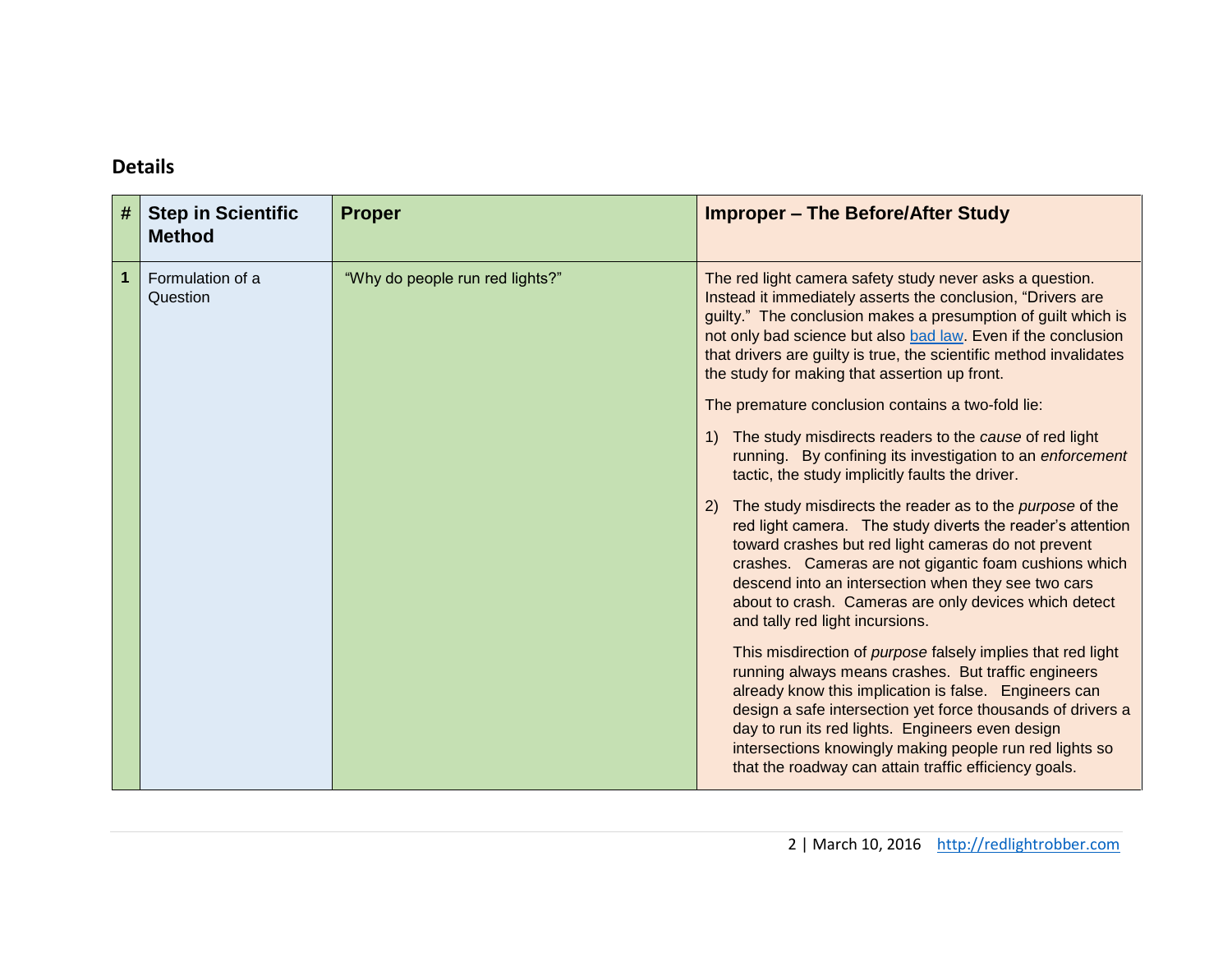|              |                               |                                                                                                                                                                                                                                                                                                                                                                                                                                                                                                                                                                                                                                                                                                                                                                                                                                                                                                                                                                                                                                                                                                                                                                                    | Unknown to the reader, traffic flow, safety and the legality<br>of motion are disparate goals, one obtained while<br>sacrificing the others.<br>This two-fold lie establishes a hindsight bias. A bias is a<br>blatant violation of the scientific method. The bias<br>immediately invalidates the study. The conclusions of such a<br>study are called specious. It may be pleasing to the eye but it<br>is deceptive.                                                                                                                                                                                                                                                                                                        |
|--------------|-------------------------------|------------------------------------------------------------------------------------------------------------------------------------------------------------------------------------------------------------------------------------------------------------------------------------------------------------------------------------------------------------------------------------------------------------------------------------------------------------------------------------------------------------------------------------------------------------------------------------------------------------------------------------------------------------------------------------------------------------------------------------------------------------------------------------------------------------------------------------------------------------------------------------------------------------------------------------------------------------------------------------------------------------------------------------------------------------------------------------------------------------------------------------------------------------------------------------|--------------------------------------------------------------------------------------------------------------------------------------------------------------------------------------------------------------------------------------------------------------------------------------------------------------------------------------------------------------------------------------------------------------------------------------------------------------------------------------------------------------------------------------------------------------------------------------------------------------------------------------------------------------------------------------------------------------------------------|
| $\mathbf{2}$ | Discovery and<br>Observations | In a proper step 2, the researcher would discover<br>different causes as to why people run red lights.<br>On the top of this list are engineering failures.<br>Engineering failures are short yellow lights, line-<br>of-sight issues, traffic capacity issues, light cycle<br>length, absence of detection plates, absence of<br>signal head back-plates, etc. These are well-<br>known problems existing at all intersections.<br>Errant driver behavior can be a cause but it can<br>only be considered after engineering failures are<br>removed from the equation. In the presence of<br>engineering failures, the driver may have to run<br>red lights. To an observer watching a driver, what<br>looks like bad driving can really be the outcome of<br>bad engineering. Only a trained eye knows what<br>to look for.<br>Also in a proper step 2, the researcher would<br>examine the federal guidelines. Are the<br>guidelines correct? A researcher would not<br>assume they are. The case in point is a math<br>formula that models vehicle motion when a driver<br>sees a light turn yellow. The formula is called the<br>ITE yellow change interval formula. Does the | The study never discovers, observes or acknowledges<br>engineering causes of red light running.<br>The before/after study never performs step 2. The study<br>misses the observation that the yellow change interval<br>formula is wrong.<br>The missing observation is exactly where the red light running<br>problem becomes known. A researcher who knows<br>introductory physics would immediately spot the error in the<br>formula. There is a wild "2" in the denominator. The<br>relationship between velocity, time and acceleration has no<br>"2". Therefore the model for vehicle motion subjected to the<br>yellow light duration opposes the laws of physics. That would<br>certainly make drivers run red lights. |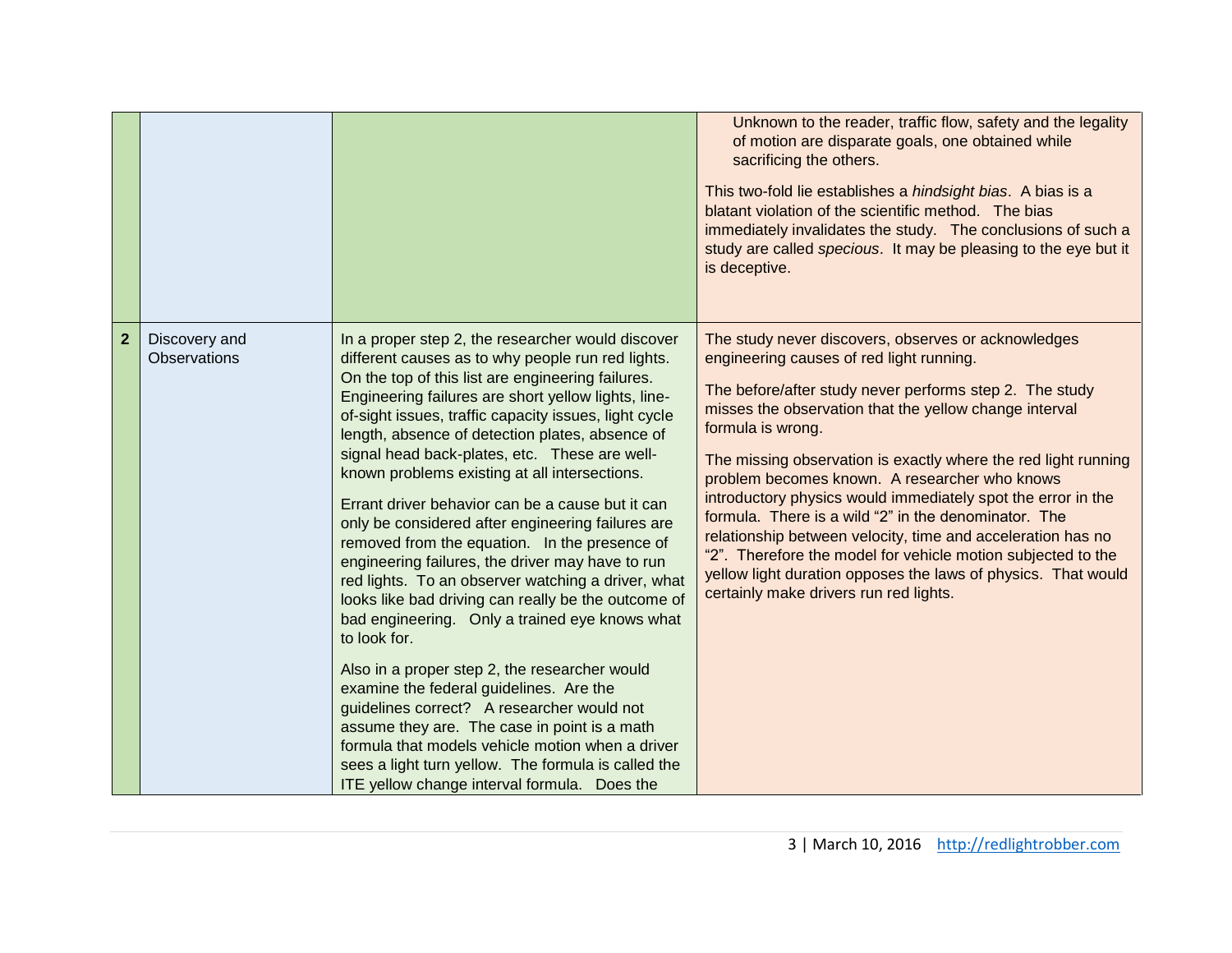|              |            | physics of this ITE formula model motion<br>correctly?<br>The answer is, "No! The physics of the ITE<br>formula does not model the motion correctly for all<br>valid traffic movements." By the laws of physics<br>this formula makes people run red lights.<br>The observation "No" changes the direction of the<br>entire investigation. It changes the hypothesis. If<br>one was considering the hypothesis, "Red light<br>cameras change driver behavior so that drivers<br>run red light runs less often," that hypothesis<br>changes here.<br>Before one can assign blame to the driver, one<br>must first remove the engineering failures. The<br>ITE formula is a physics formula. Engineering is<br>the "application of the mathematical and physical<br>sciences." Where there is a physics failure, there<br>is an engineering failure. One must first address<br>the ITE formula problem, then one can move on to<br>other causes like bad driving.<br>The scientific method is often a set of <i>iterative</i><br>investigations. The first would be to investigate<br>the ITE formula; then after that, the next iteration<br>would perhaps investigate bad driving. |                                                                                                                                                                                 |
|--------------|------------|------------------------------------------------------------------------------------------------------------------------------------------------------------------------------------------------------------------------------------------------------------------------------------------------------------------------------------------------------------------------------------------------------------------------------------------------------------------------------------------------------------------------------------------------------------------------------------------------------------------------------------------------------------------------------------------------------------------------------------------------------------------------------------------------------------------------------------------------------------------------------------------------------------------------------------------------------------------------------------------------------------------------------------------------------------------------------------------------------------------------------------------------------------------------------------|---------------------------------------------------------------------------------------------------------------------------------------------------------------------------------|
| $\mathbf{3}$ | Hypothesis | "The failure of ITE yellow change interval formula<br>to describe vehicular motion for all types of traffic<br>motion is the reason why drivers run red lights."<br>This hypothesis is a beautiful thing because the<br>laws of motion have been well-established since<br>1687. A prediction is easily forthcoming.                                                                                                                                                                                                                                                                                                                                                                                                                                                                                                                                                                                                                                                                                                                                                                                                                                                               | "Red light cameras will decrease crashes because red light<br>camera make drivers behave better."<br>The two-fold lie is present. Hindsight bias invalidates the<br>hypothesis. |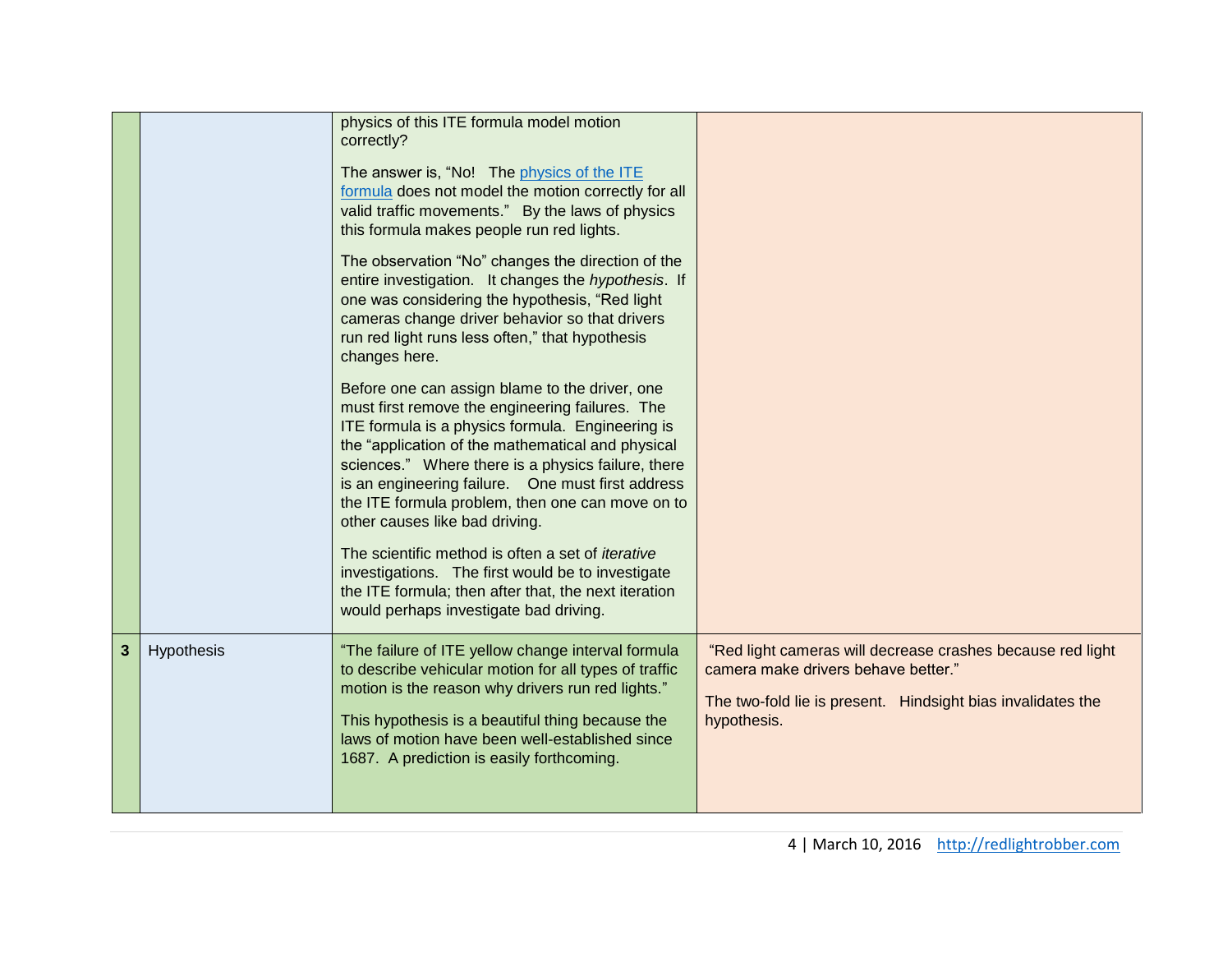| 4 | Prediction                                                                                                                                                                                                                                                    | The ITE formula only provides enough yellow time<br>when the driver maintains a constant speed of vo<br>through the critical distance. Depending on the<br>driver's distance from the intersection when the<br>light turns yellow, the ITE formula may not provide<br>enough time if he must decelerate through the<br>critical distance into the intersection; for example,<br>turning. The most time a driver needs is when<br>his need to decelerate almost makes him come to<br>a stop; for example, a U-turn.<br>Therefore, the prediction is,<br>"The ITE yellow change interval formula causes<br>drivers to run red lights up to the amount of time<br>the yellow duration falls short of the time to stop<br>as computed by Newton's Laws of Motion.<br>"We predict the amount of time that the vast<br>majority of drivers will run red lights will be up to<br>{v <sub>o</sub> /2a} seconds.<br>"The stopping time is $t_p + v_o/a$ ." | "Once an intersection is "treated" with red light cameras, there<br>will be fewer crashes."<br>The two-fold lie is present. Hindsight bias invalidates the<br>prediction.                                                                                                                                                                                                                                                                                              |
|---|---------------------------------------------------------------------------------------------------------------------------------------------------------------------------------------------------------------------------------------------------------------|---------------------------------------------------------------------------------------------------------------------------------------------------------------------------------------------------------------------------------------------------------------------------------------------------------------------------------------------------------------------------------------------------------------------------------------------------------------------------------------------------------------------------------------------------------------------------------------------------------------------------------------------------------------------------------------------------------------------------------------------------------------------------------------------------------------------------------------------------------------------------------------------------------------------------------------------------|------------------------------------------------------------------------------------------------------------------------------------------------------------------------------------------------------------------------------------------------------------------------------------------------------------------------------------------------------------------------------------------------------------------------------------------------------------------------|
| 5 | Experimentation<br>For any researcher, this<br>step can never be<br>perfect. One cannot<br>carry out a pure scientific<br>experiment because of<br>the operational practices<br>of the DOT. DOTs do<br>what they want and when<br>they want (often too late), | The test equipment measuring the red light<br>running is the red light camera itself. So the<br>presence of the red light cameras is tainting the<br>data. Does this matter?<br>The presence of the red light cameras does not<br>invalidate the prediction, because driver behavior<br>cannot change the laws of physics. Drivers may<br>change their behavior. They may be opting to<br>slam on their brakes more out of fear of getting a<br>ticket. But in the end the laws of physics trump<br>human behavior. The effects of physics<br>outweigh any reasonable aberrations of human                                                                                                                                                                                                                                                                                                                                                        | There are more problems with data-collecting in a typical red<br>light camera before/study experiment than the ones listed to<br>the left in the blue column.<br>Many researchers are aware of pre-existing engineering<br>1.<br>problems (like Cunningham and Hummer). But because<br>"it is not feasible" for the DOT to fix the problems, they<br>bury the engineering problems under the rug, push blame<br>upon the driver and hope no one catches them doing it. |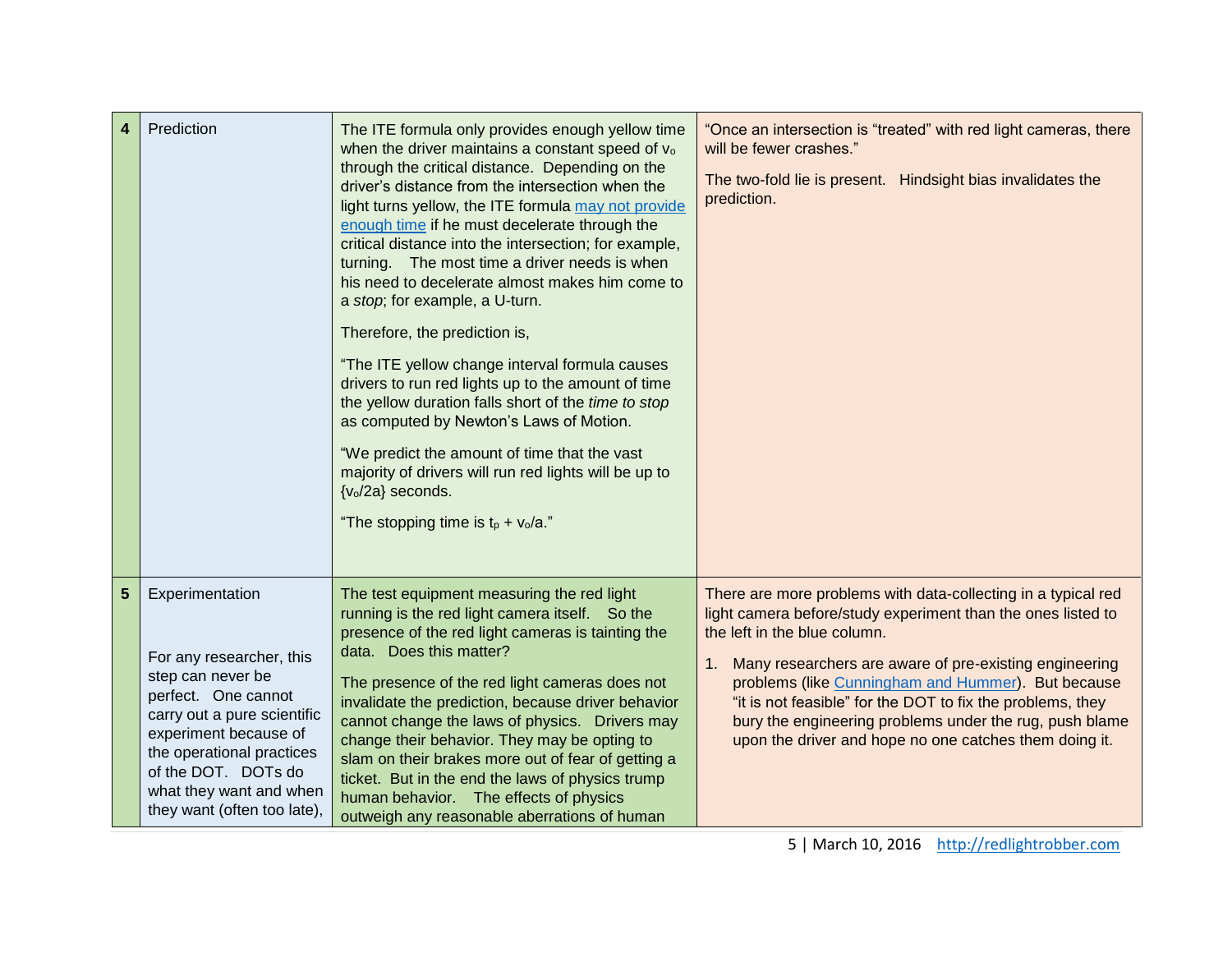| and will not allow a                                                                                                                                                                                                                                                                                                             | behavior. This is a reasonable assertion yet                                                                                                                                                                                                                                                                                                                                                                                                                                                                                        | Before/After studies divert the reader's attention away<br>2.                                                                                                                                                                                                                                                                                                                                                                                                                                                                                                                                                                                                                                                                                                                                                                                                                                                                                                                                                                                                                                                                                                                                                                                                                                                                                                                                                                                                                                                                                                                                                                                                                                                                                                                                                                                                   |
|----------------------------------------------------------------------------------------------------------------------------------------------------------------------------------------------------------------------------------------------------------------------------------------------------------------------------------|-------------------------------------------------------------------------------------------------------------------------------------------------------------------------------------------------------------------------------------------------------------------------------------------------------------------------------------------------------------------------------------------------------------------------------------------------------------------------------------------------------------------------------------|-----------------------------------------------------------------------------------------------------------------------------------------------------------------------------------------------------------------------------------------------------------------------------------------------------------------------------------------------------------------------------------------------------------------------------------------------------------------------------------------------------------------------------------------------------------------------------------------------------------------------------------------------------------------------------------------------------------------------------------------------------------------------------------------------------------------------------------------------------------------------------------------------------------------------------------------------------------------------------------------------------------------------------------------------------------------------------------------------------------------------------------------------------------------------------------------------------------------------------------------------------------------------------------------------------------------------------------------------------------------------------------------------------------------------------------------------------------------------------------------------------------------------------------------------------------------------------------------------------------------------------------------------------------------------------------------------------------------------------------------------------------------------------------------------------------------------------------------------------------------|
| researcher to research<br>for the sake of<br>researching.<br>Even if the DOT was<br>willing to experiment with<br>an intersection, it is<br>nearly impossible to<br>assure that other<br>contributing factors to red<br>light incursions are kept<br>constant. The "controls"<br>of the experiment are<br>always out of control. | must still be kept in mind.<br>When traffic engineers change an intersection's<br>yellow duration, they often change other things<br>too. It is hard to collect data due to a single<br>change. Does this matter?<br>Depending on what other changes have been<br>made, it does matter. For instance, if the traffic<br>engineer increased the signal cycle length from 2<br>minutes to 3 minutes, drivers would see red lights<br>33% less during the course of a day.  That would<br>mean a 33% decrease in red light incursions. | from red light violation data to crash data. There are two<br>reasons researchers do this:<br>A. Subterfuge. If a reader becomes aware of what RLV<br>data looks like, then he will immediately notice that<br>the vast majority (nearly 100%) of red light running is<br>caused by traffic engineers. All the reader has to do<br>is compare one intersection's RLV rates with another.<br>Because drivers drive the same regardless of location<br>in the city, the gaping disparity of RLVs points to<br>engineering differences.<br>For a single approach to a single intersection, a<br>reader only has to see the RLV rate dramatically<br>spike to a higher level to know that a traffic engineer<br>caused it. DOTs change intersection yellow<br>durations every 2 to 5 years. There is a good chance<br>the reader will see such changes implemented during<br>the experiment period. The very day the engineer<br>shortens the yellow light duration, the reader will see<br>the RLV rate dramatically spike to a new higher<br>permanent level. The reverse is also true. The very<br>day the engineer lengthens the yellow light duration,<br>the reader sees the RLV rate dramatically dip to a<br>new permanent low.<br>B. The numerical magnitude of crash rates is not<br>significant. The rates fluctuate widely from year to<br>year, season to season, with or without cameras. It<br>is easy to find a period of time in the "before" phase<br>where the crashes are more than in the "after" phase.<br>Pro-camera researchers jump on this data like a cat<br>to a bird. But because the magnitude of the crashes<br>is insignificant, the researcher will report percentage<br>decreases instead of actual numbers. For example,<br>the crash rate goes from 3 crashes/year to 2. The<br>researcher will announce, "There has been a 33% |

6 | March 10, 2016 [http://redlightrobber.com](http://redlightrobber.com/)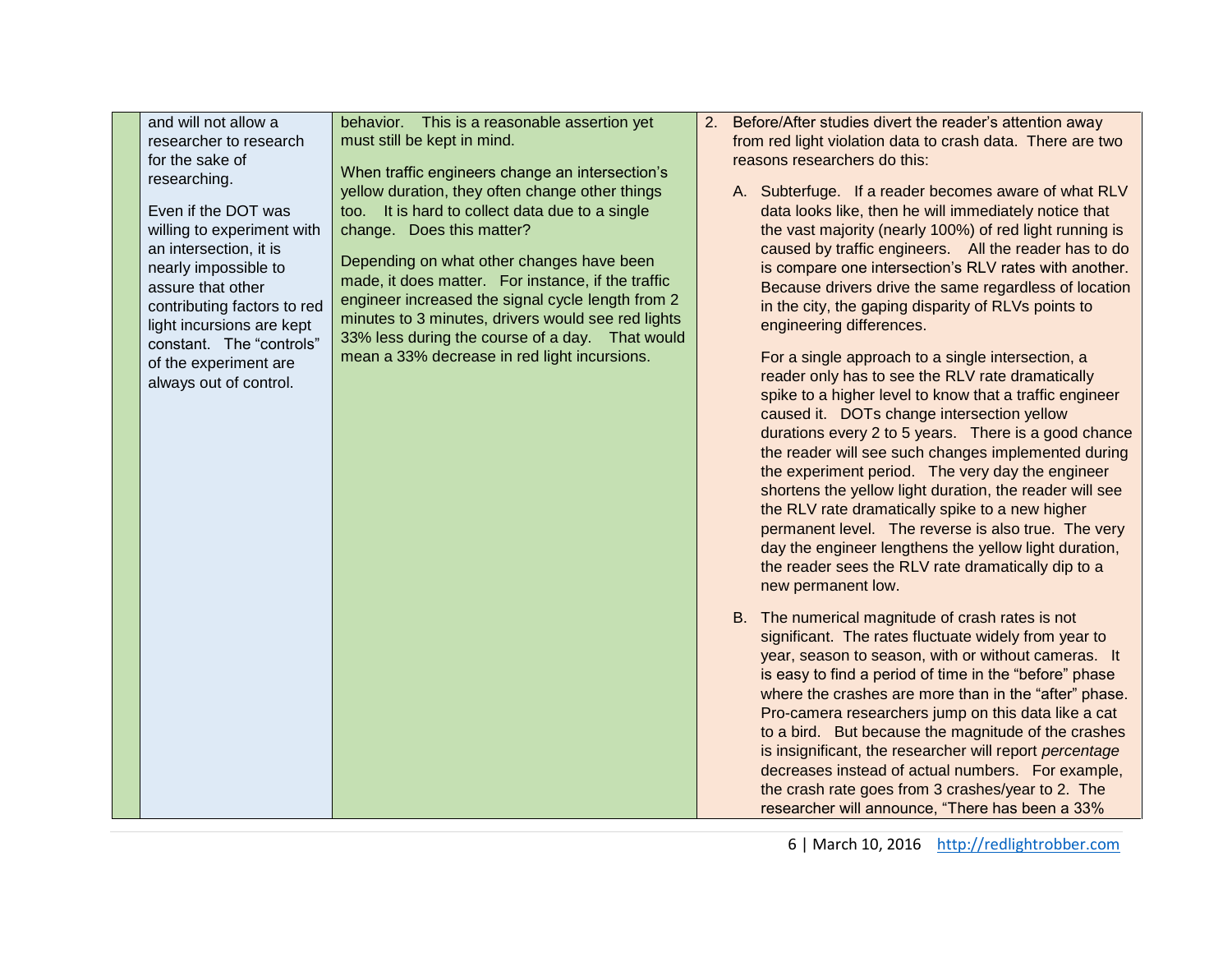| decrease in crashes." The whole truth, "from 3 to 2<br>crashes," does not sound appealing.                                                                                                                                                                                                                                                                            |
|-----------------------------------------------------------------------------------------------------------------------------------------------------------------------------------------------------------------------------------------------------------------------------------------------------------------------------------------------------------------------|
| 3. Before/After studies are notorious for ignoring engineering<br>changes during the experiment period.                                                                                                                                                                                                                                                               |
| A. For example the yellow light duration was 4.3<br>seconds before RLCs were installed, 4.7 seconds<br>after. The change drastically reduced RLVs but<br>researcher attributes the reduction to the<br>presence of the cameras in order to appease his<br>prediction (step 4).                                                                                        |
| B. Knightdale, North Carolina attributes its lower<br>crash rates to red light cameras but does not<br>mention that the new I540 and US Bypass 64<br>diverted about 70% of the traffic away from its red<br>light camera corridor.                                                                                                                                    |
| 4. These studies are notorious for cherry-picking data.<br>What constitutes a RLV crash and what doesn't?                                                                                                                                                                                                                                                             |
| A. Studies will use non-RLV crashes to justify a<br>"camera-treatment." Just because a crash happens<br>near an intersection does not mean it is red light<br>running related.                                                                                                                                                                                        |
| B. Non-RLV crashes are convenient to include in the<br>"before" phase but not in the "after" phase. A non-<br>RLV crash would be a drunk driver.                                                                                                                                                                                                                      |
| C. In its 2011 report, the Insurance Institute of Highway<br>Safety (IIHS) cherry picks city-wide crash statistics as<br>opposed to the data at RLC intersections. It also only<br>picks the fatal crashes. Yet even with two basketfuls<br>of cherries, IIHS reports three large cities seeing an<br>increase of fatalities in the presence of red light<br>cameras. |
|                                                                                                                                                                                                                                                                                                                                                                       |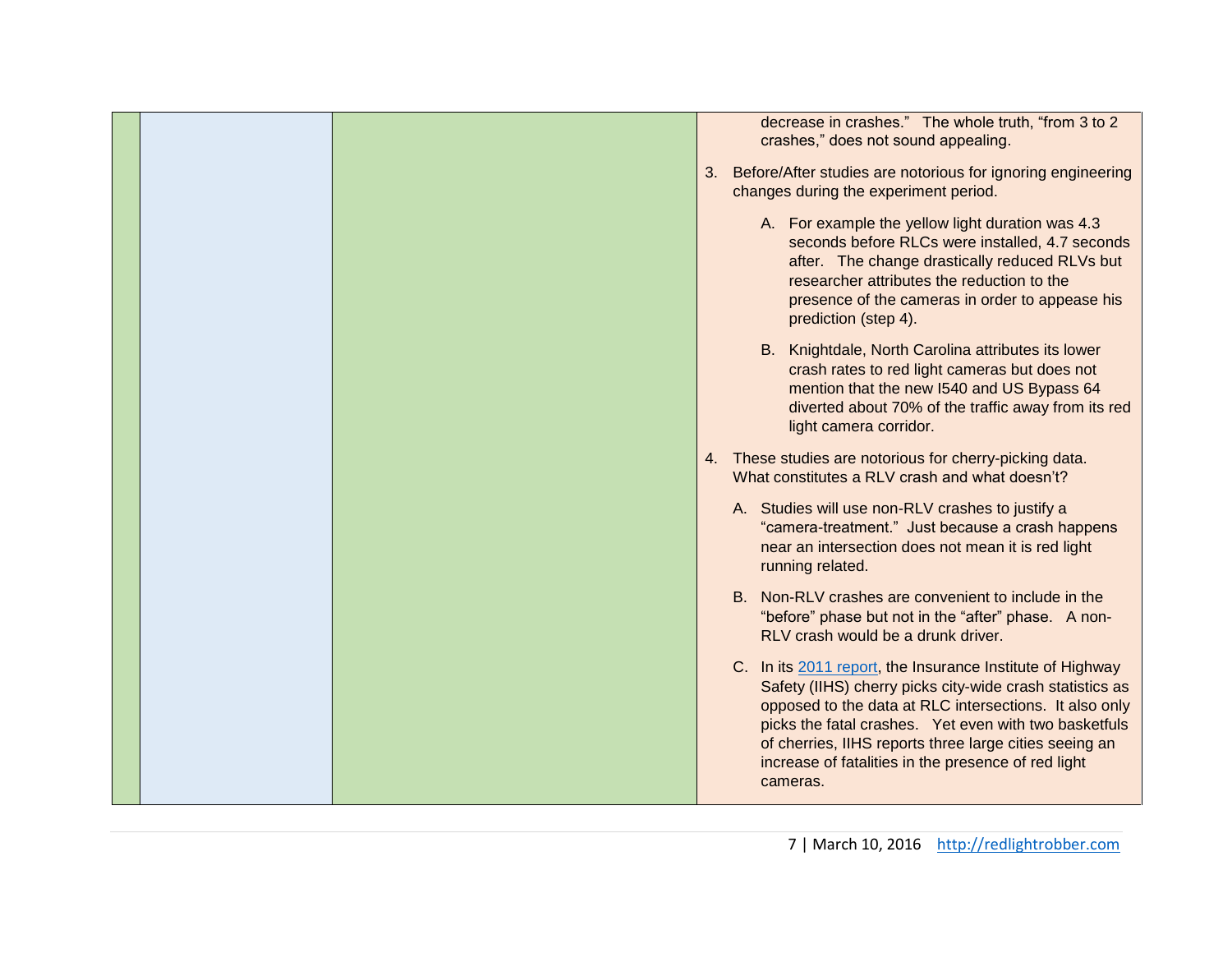|  |  | (IIHS's hindsight bias is based on its financial goal.<br>IIHS represents car insurance companies whose goal<br>is to increase insurance premiums justified by the red<br>light running counts.)                                                                                                                                                                       |
|--|--|------------------------------------------------------------------------------------------------------------------------------------------------------------------------------------------------------------------------------------------------------------------------------------------------------------------------------------------------------------------------|
|  |  | D. Suffolk County considers only right-angle crashes.<br>Red light cameras are notorious for making drivers<br>slam on the brakes causing rear-end crashes.                                                                                                                                                                                                            |
|  |  | E. Suffolk County considers only crashes involving<br>injuries. Red light cameras, notorious for creating<br>fender benders, are conveniently ignored.                                                                                                                                                                                                                 |
|  |  | F. Tampa, Florida and Tucson, Arizona change the<br>definition of an intersection.                                                                                                                                                                                                                                                                                     |
|  |  | G. Arnold, Missouri plays a distance game counting only<br>RLV crashes within 50 feet instead of the federal<br>standard 133 feet. The federal standard is also<br>incorrect. According to the laws of physics, RLV<br>crashes can occur within the critical distance on both<br>sides of intersection. For a 45 mph road, the critical<br>distance is about 300 feet. |
|  |  | H. Winnipeg, Manitoba takes Missouri's distance game<br>to its extreme. Winnipeg counts only crashes inside<br>the intersection. That removes evidence of increased<br>rear-end crashes--a known consequence of red light<br>cameras.                                                                                                                                  |
|  |  | Illinois cities play a dollar game skewing data based<br>on costs of crashes.                                                                                                                                                                                                                                                                                          |
|  |  | J. Philadelphia, Pennsylvania chooses "reportable"<br>crashes. Reportable crashes exclude crashes which<br>do not need a tow.                                                                                                                                                                                                                                          |
|  |  |                                                                                                                                                                                                                                                                                                                                                                        |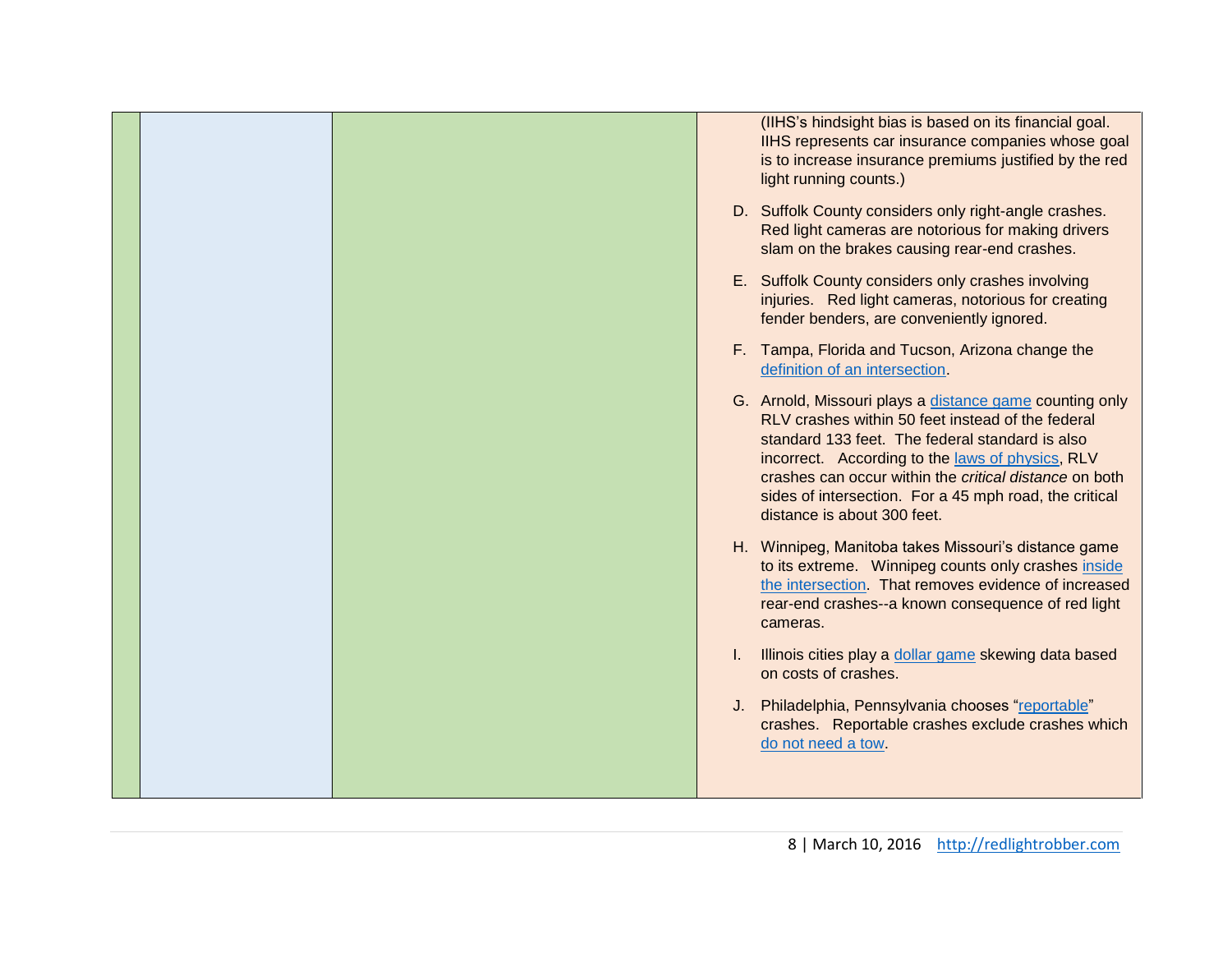| $6\phantom{1}6$ | Analysis                     | Given the red light camera data which contains<br>"time into red" for every lane of traffic, graph the<br>red light violation rate versus time-into-red.<br>The resulting curve indicates that a law of physics<br>is at play. The curve is not random. That is to<br>say the curve is not Gaussian, Poisson or any<br>random distribution which would imply the cause<br>is human behavior.                                                                                                                                                                                                                                                                                                                                                                                                                                                                           | The two-fold lie is still present. Hindsight bias invalidates the<br>prediction.<br>Most before/after studies do not analyze much. Usually a<br>policeman will sum up the crashes at one intersection in one<br>year, then sum the crashes up in another year. If he doesn't<br>get the results he wants, he excludes the intersection from his<br>analysis or he sums up the crashes from all intersections to<br>come up with a "net benefit." |
|-----------------|------------------------------|------------------------------------------------------------------------------------------------------------------------------------------------------------------------------------------------------------------------------------------------------------------------------------------------------------------------------------------------------------------------------------------------------------------------------------------------------------------------------------------------------------------------------------------------------------------------------------------------------------------------------------------------------------------------------------------------------------------------------------------------------------------------------------------------------------------------------------------------------------------------|--------------------------------------------------------------------------------------------------------------------------------------------------------------------------------------------------------------------------------------------------------------------------------------------------------------------------------------------------------------------------------------------------------------------------------------------------|
|                 |                              | Instead the curve follows a law of physics.<br>The curve of red light runners starts high just after<br>the light turns red. The curve drops to zero at<br>v <sub>o</sub> /2a into the red phase. Time vo/2 into red is the<br>time a driver needs to stop according to the laws<br>of physics. Drivers need the full to stop to obey<br>the traffic signal. The curve definitely hits RLV<br>rate = 0 at t = $v_0/2a$ into the red. After $v_0/2a$ ,<br>where physics is no longer at play, then we see a<br>uniform random distribution of red light running.<br>Example. When $t_p + v_o/a$ requires the driver to<br>have 7.4 seconds of yellow but the yellow is 3<br>seconds, the curve of RLV rate drops to zero at<br>4.4 seconds into the red. If the yellow is 4.5<br>seconds, the curve of the RLV rate drops to zero<br>at 2.9 seconds into the red phase. | Other companies like AECOM will spent a lot of time<br>analyzing the crash data for their city client. AECOM<br>performs a full-blown statistical analysis complete with naïve<br>and an empirical Bayes analyses. The analyses look<br>impressive but AECOM's analysis is just as invalidate as the<br>policeman's. Without using the scientific method, both<br>analyses are specious.                                                         |
| $\overline{7}$  | Communicating<br>Conclusions | Drivers always require the stopping time, $t_p +$<br>1.<br>v <sub>o</sub> /a, to react to a yellow. This is what<br>Newton's Laws predict for the traffic<br>movements discussed in the prediction. The<br>yellow should be this long to allow valid traffic<br>motions to enter the intersection legally.<br>2. From step 6, 92% of drivers run the red light<br>under the "curve" from the analysis. These                                                                                                                                                                                                                                                                                                                                                                                                                                                           | "Red light cameras are good for the city. They increase<br>safety."<br>The conclusion is the premise for the study and the<br>conclusion still contains the two-fold suppositions neither<br>supported nor mentioned. Therefore the conclusion, whether<br>good or bad from the point of view of the city, is fiction.<br>In spite of the fallacious methods, most red light camera<br>studies show an increase in rear-end collisions. When the |

9 | March 10, 2016 [http://redlightrobber.com](http://redlightrobber.com/)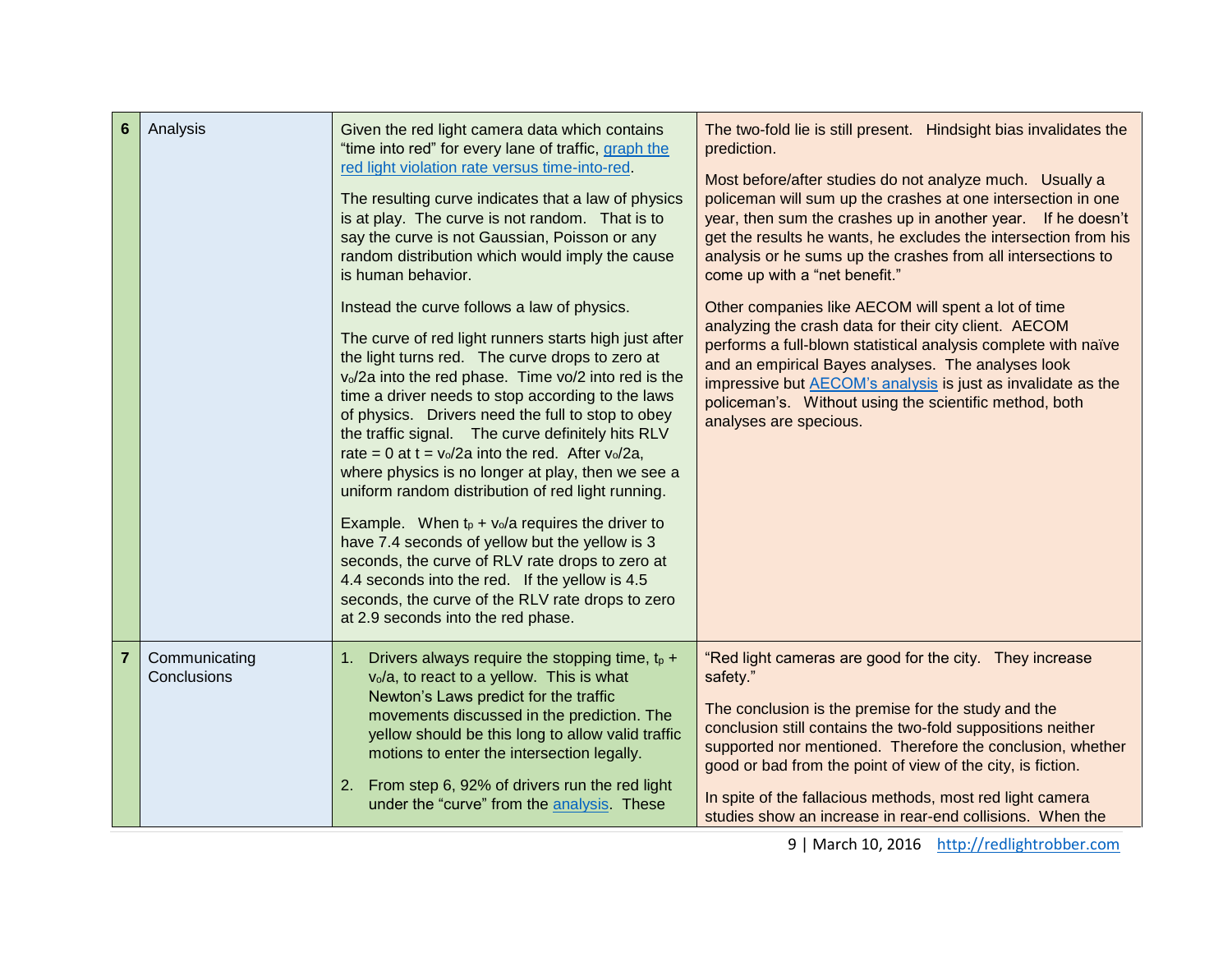| are the drivers which can be caused to run<br>red lights unintentionally by the ITE yellow<br>light formula. The remaining 8% of drivers<br>run the red lights for other reasons.<br>The length of the yellow does not significantly<br>3. | researcher observes this, the researcher has a choice. Does<br>he continue the research because cameras did not do as he<br>predicted? Or does he redefine "safety" to appease his<br>patron?<br>Remember the researcher's prediction:                                                                                                                                                                                                             |
|--------------------------------------------------------------------------------------------------------------------------------------------------------------------------------------------------------------------------------------------|----------------------------------------------------------------------------------------------------------------------------------------------------------------------------------------------------------------------------------------------------------------------------------------------------------------------------------------------------------------------------------------------------------------------------------------------------|
| change the driver's behavior. Physics is<br>dictating the time requirement, not a driver's<br>prior knowledge (if any) of the length of the<br>yellow change interval. Once the light turns<br>yellow, a driver does what he needs to.     | "Red light cameras will decrease crashes because red light<br>camera make drivers behave better."<br>Yet the analysis shows that some drivers do not behave<br>better but worse! Therefore his prediction is false. That<br>invalidates his hypothesis. The researcher must now revise<br>his hypothesis. He may need to go back to step 1 and                                                                                                     |
|                                                                                                                                                                                                                                            | actually formulate a question. Will he do this?<br>No. The researcher does not do the right thing. Instead he<br>redefines safety to appease his patron. His motive is either<br>ignorance (he does not know what to do with the results he<br>sees), money (gets paid for writing these reports) or needs to<br>save face (a city councilman who if admits a problem makes<br>the city look like it stole millions of dollars from the innocent). |
|                                                                                                                                                                                                                                            | So the researcher redefines "safety":<br>"Safety is the increase of rear-end crashes."                                                                                                                                                                                                                                                                                                                                                             |
|                                                                                                                                                                                                                                            | Of course the researcher does not redefine safety quite like<br>that. He wants to emphasize the decrease of right-angle<br>collisions without mentioning the increase of rear-end<br>collisions.                                                                                                                                                                                                                                                   |
|                                                                                                                                                                                                                                            | "Safety is the increase of rear-end crashes as long as right-<br>angle crashes decrease."                                                                                                                                                                                                                                                                                                                                                          |
|                                                                                                                                                                                                                                            | This twist is perverted but it is exactly how the camera<br>advocate researcher skews his conclusion. In logic-speak the<br>redefinition is a fallacy.                                                                                                                                                                                                                                                                                             |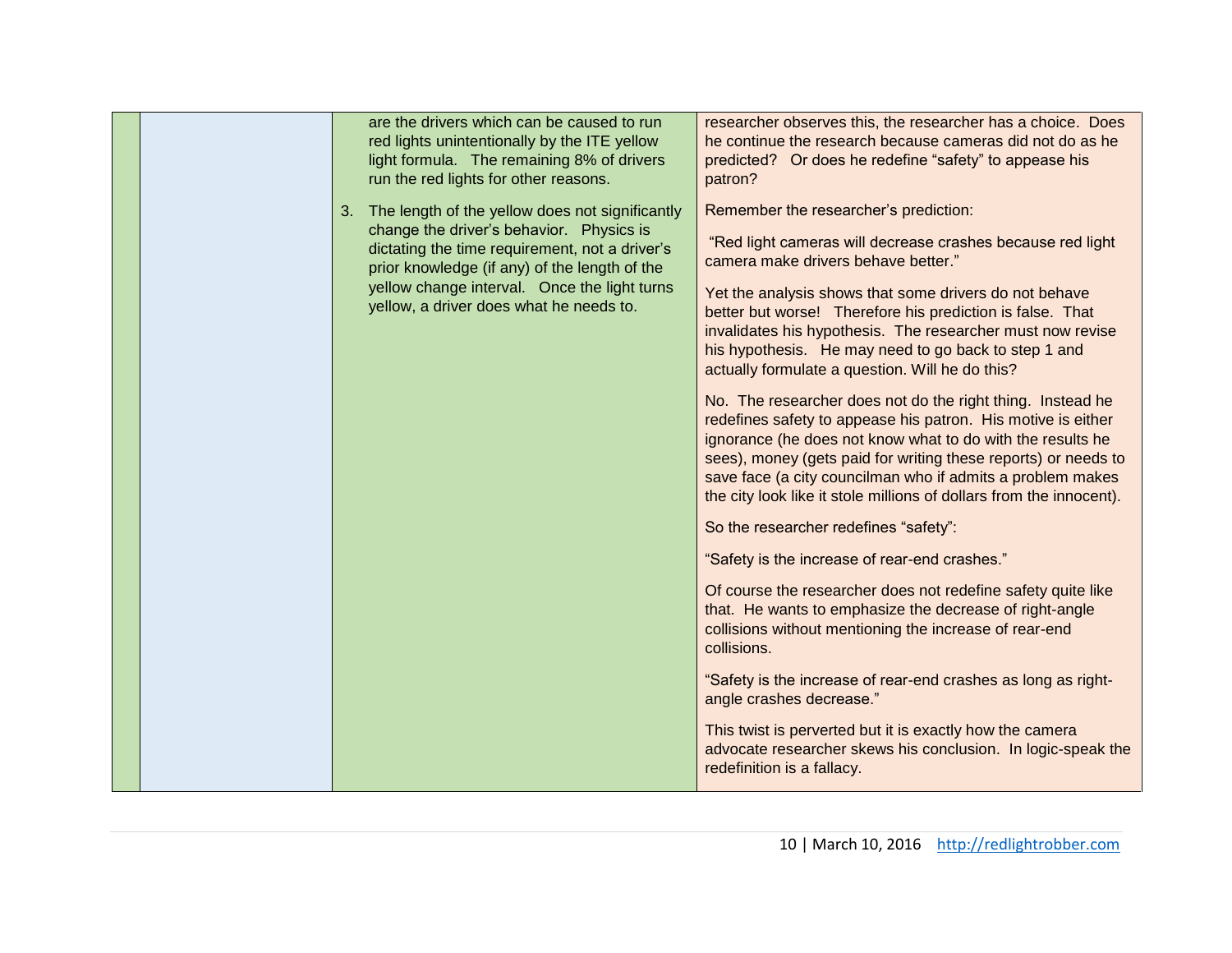|   |                                        |                                                                                                                                                                                                                                                                                                                                                                                                                                                                                                                                                                                                                                                                                                                                                                                                                                                                   | The true definition of safety is the decrease of rear-end<br>crashes and right-angle crashes in both number and type.<br>James Walker of the National Motorists Association<br>expresses the rebuttal to the researcher's redefinition:<br>"If it were possible to interview the victims of the 'extra' rear-<br>end crashes caused by the presence of red light cameras and<br>to ask the victims if the trade-off was OK, I think you would<br>get a very strong 'No!' "<br>Even if the analysis shows both rear-end and right-angle<br>crashes decrease, the conclusion of such a before/after study<br>is still fictitious. A study without the scientific method is<br>deceptive. One must address causality and not presume it.<br>There are engineering factors known to be at work.                                                                                                                                                                                                                    |
|---|----------------------------------------|-------------------------------------------------------------------------------------------------------------------------------------------------------------------------------------------------------------------------------------------------------------------------------------------------------------------------------------------------------------------------------------------------------------------------------------------------------------------------------------------------------------------------------------------------------------------------------------------------------------------------------------------------------------------------------------------------------------------------------------------------------------------------------------------------------------------------------------------------------------------|----------------------------------------------------------------------------------------------------------------------------------------------------------------------------------------------------------------------------------------------------------------------------------------------------------------------------------------------------------------------------------------------------------------------------------------------------------------------------------------------------------------------------------------------------------------------------------------------------------------------------------------------------------------------------------------------------------------------------------------------------------------------------------------------------------------------------------------------------------------------------------------------------------------------------------------------------------------------------------------------------------------|
| 8 | Replication, External<br><b>Review</b> | The conclusion is verified with physics in Dr. Chui<br>Liu peer-reviewed paper in American Society of<br><b>Civil Engineers Journal of Transportation</b><br><b>Engineering</b><br>The conclusion is verified by Dr. Alexei<br>Maradudin, the inventor of the root formula which<br>the Institute of Transportation Engineers (ITE) has<br>been using since 1965.<br>The partial conclusion that any increase in yellow<br>light duration decreases RLVs is verified in Effect<br>of Yellow Interval Timing on Red-Light Violation<br>Frequency at Urban Intersections by Bonneson<br>and Zimmerman.<br>And verified by every city that lengthens the<br>yellow light duration. There are no exceptions.<br>Red light violations always and immediately<br>plummet dramatically to a new lower level. Here<br>is a sampling of cities:<br>Albuquerque, New Mexico | Never once has a Before/After study been verified. On the<br>contrary, every Before/After have been debunked.<br>When red light camera before/after studies are considered in<br>one big lump, the results are always mixed. There is always<br>inconsistency. Some studies show more rear-end crashes.<br>Some show less. Some studies show more right-angle<br>crashes, some show less. Some show an increase in<br>everything. Some show a decrease in everything.<br>Inconsistency is the synonym for a bad hypothesis.<br>Acknowledging inconsistency normally results in redoing the<br>investigation with a new question and with a new hypothesis:<br>"Why do drivers run red lights?"<br>But such a question leads to the verifiable, externally<br>affirmable conclusion that the ITE formula makes the vast<br>majority of drivers run red lights. That means government<br>and traffic engineer are to blame. That is an inconvenient<br>truth. In spite that the scientific method requires a new |

11 | March 10, 2016 [http://redlightrobber.com](http://redlightrobber.com/)